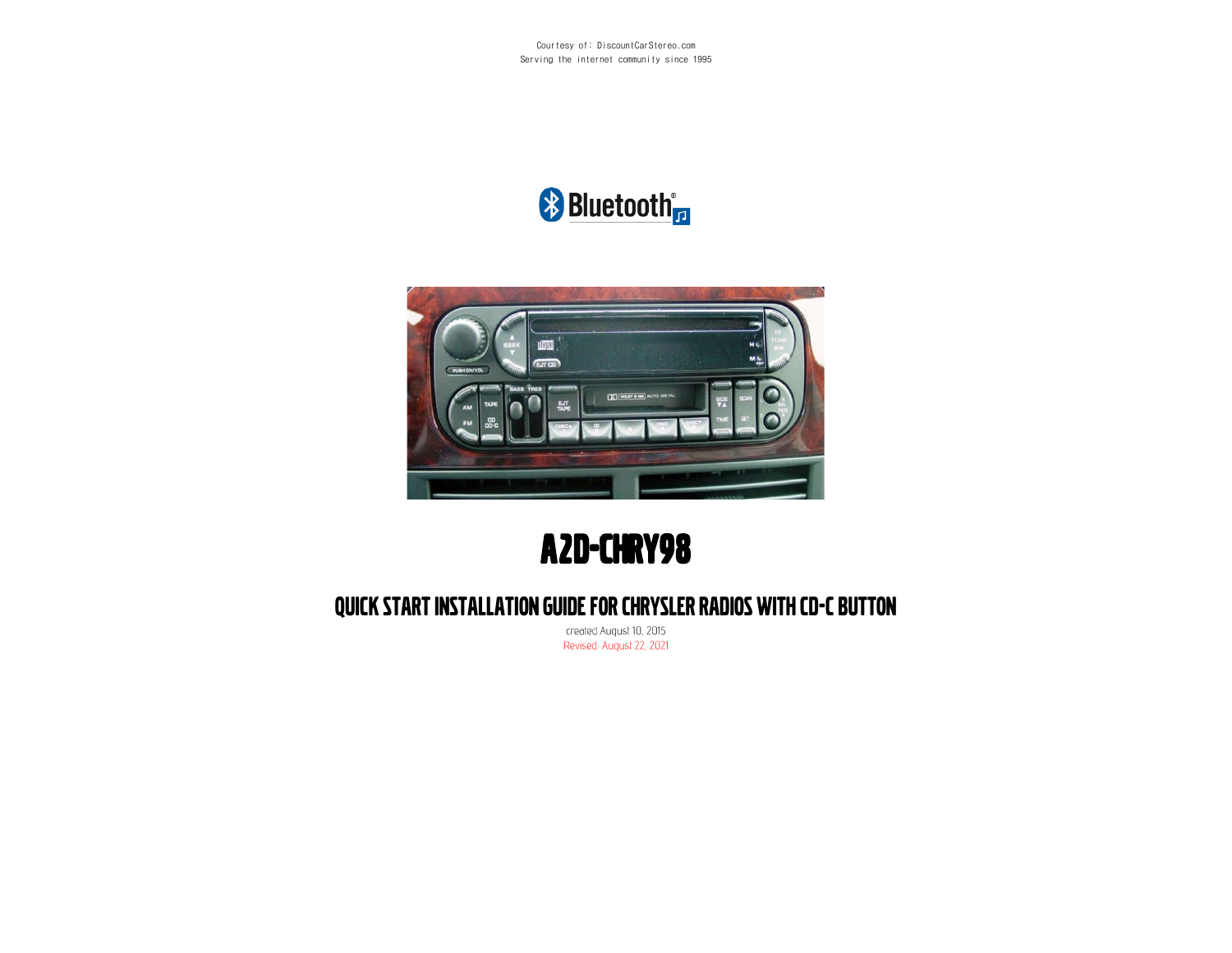#### **PRODUCT SAFETY & DISCLAIMER**

READ ALL INSTRUCTIONS CAREFULLY BEFORE INSTALLING, FAILURE TO DO SO MAY CAUSE PERSONAL INJURY OR DAMAGE TO PRODUCT AND/OR PROPERTY

- This installation guide is provided as a GENERAL installation guide, some vehicles vary and may require additional steps. We do not accept responsibility for third party labor charges or modifications. Exercise due-diligence when installing this product.
- We do not accept any responsibility for vehicle damage or personal injury resulting from the installation of this product.
- Careless installation and operation can result in equipment damage.

### **Requirement Radio with 8-pin CD changer port and CD-C button**

## **Introduction**

Many with older cars looking for a simply way to play audio devices without replacing the radio will be pleased to find this solution. The A2D-CHRY98 adapter provides a **Wireless music streaming** solution for Smartphone, Kindle, Tablet with A2DP profile. A wireless connection means no wires, clutter or complicated setup. The A2D-CHRY98 works in 1999-01 Chrysler radios with **CDC-C button** and connects to radio 8-pin port which guarantees to best possible sound. CD changer (if present) must be disconnected.

**See Frequently Asked question** at the end of this guide for details.

### **Installation**

Radio must be removed from dashboard to gain access to the connectors. Vehicle specific radio removal is not part of this guide; however, these may be available upon request.

- 1. Disconnect any factory option (e.g., CD changer) from radio
- 2. Connect module 8-pin plug (See **Fig. 1**) to radio 8-pin connector (See **Fig. 2**)





3. Connect/splice/Tap red wire (See **Fig. 3**) to a 12V accessory (switched) supply in vehicle. 12V accessory or switched supply is available on radio harness.

Warning: Avoid connecting 12V accessory wire to battery (always on) supply.



- 4. Secure module
- 5. Proceed to "Pairing"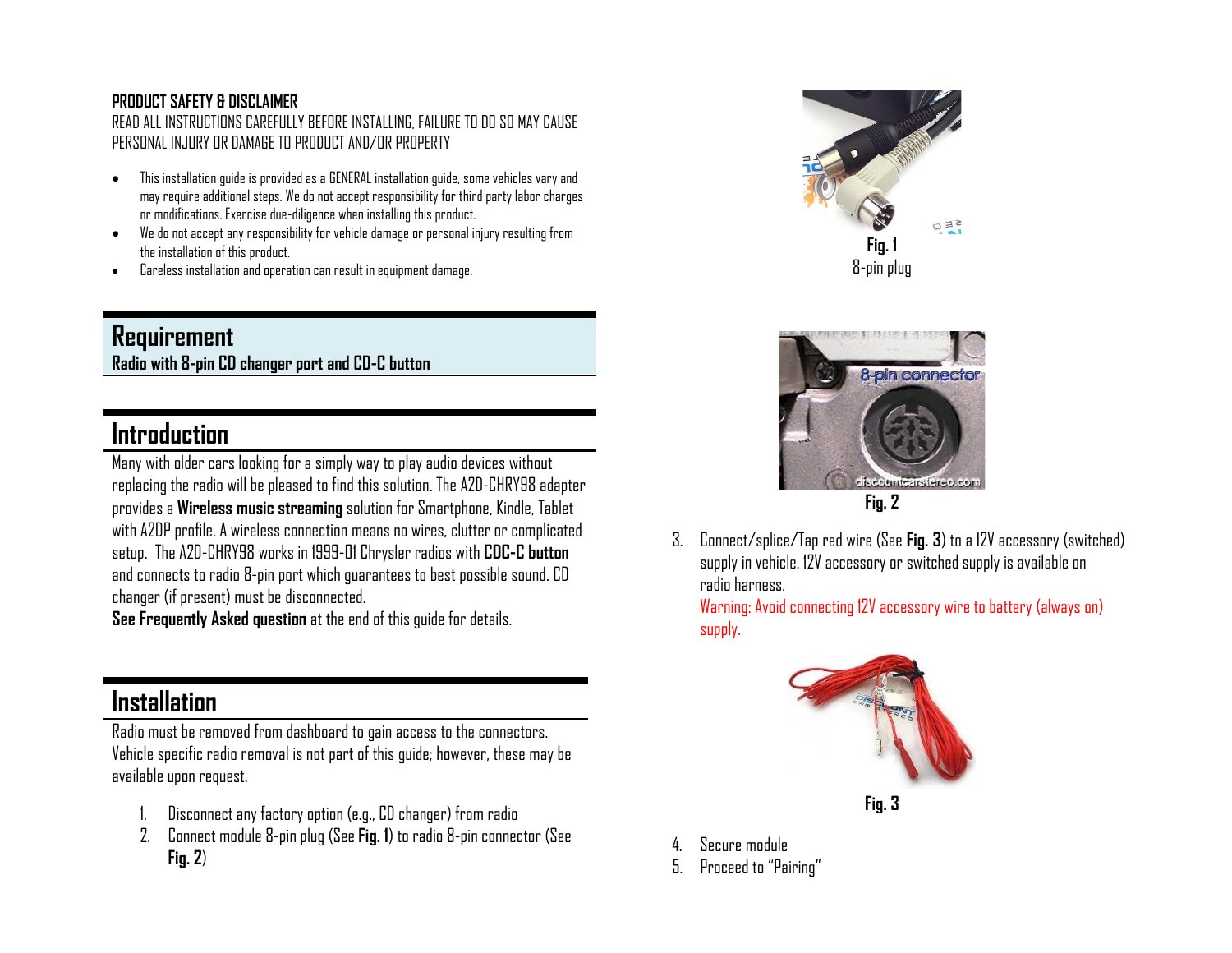## **Pairing**

Pairing process varies between phones but basic steps are the same. This process is done upon initial install and will not have to be repeated.

- 1. Turn Ignition and radio "ON"
- 2. On A2DP device: go to **Settings, Wireless & Networks, Bluetooth Settings**
- 3. Select **Bluetooth** and turn on.
- 4. Then select Bluetooth settings
- 5. Tap **Scan for devices**.
- 6. Wait for Bluetooth device name to appear and select it. (See below) Blue LED inside module glows steady (paired)

#### Bluetooth



Now discoverable as "King Solomon's iPhone".

#### **MY DEVICES**

**SKY** International

Connected (i)

### **Operation**

- 1. Turn ignition to "ACC" and radio"ON"
- 2. Press "CD-C" button on radio to enter Bluetooth mode.



- 3. Launch audio application on Smartphone or Tablet and check that device volume is set to 80% or more
- 4. Turn radio volume control button to set playback level.

**Warning:** Use smartphone or tablet built-in controls to access and control audio files or applications.

5. If correct operation is confirmed go ahead and reinstall radio.